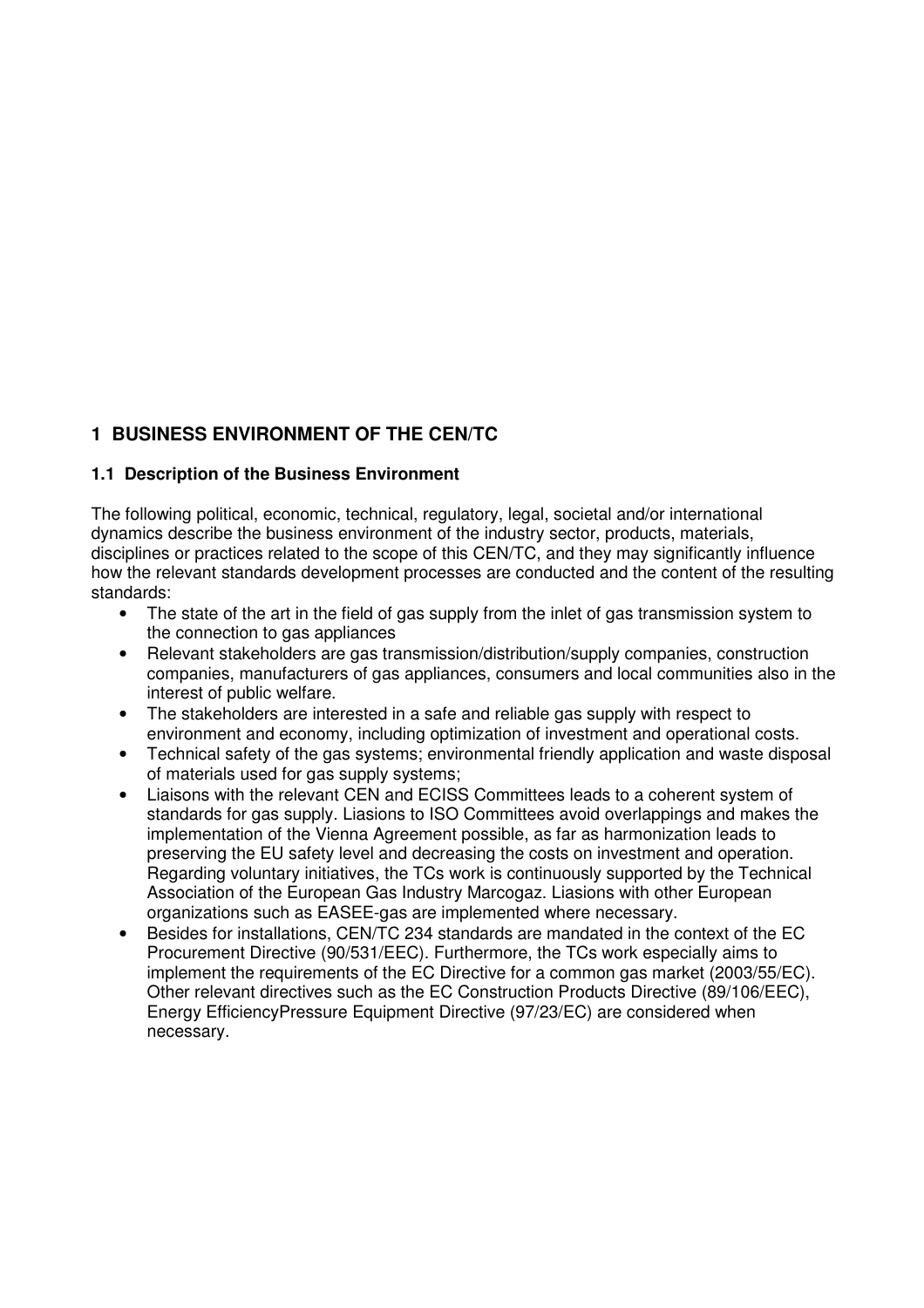## **1.2 Quantitative Indicators of the Business Environment**

The following list of quantitative indicators for Natural Gas describes the business environment in order to provide

adequate information to support actions of the CEN /TC:



Figures (Source: Eurogas statistics 2004-2005)

#### Primary Energy Consumption by fuel (EU25) in 2005 Natural Gas Sales by sectors (EU 25) in 2005

| A    | в           | <b>CH</b>   | CZ.  | D                                                                                      | <b>DK</b> | Е.    | EE  | EL.  | F.                                                                                                            | <b>FIN</b> | HU   |       | <b>IRL</b> |     | LT        | <b>LV</b> | NL        | P.   | <b>PL</b>                                                                                                                                                                             | s   | <b>SI</b> | <b>SK</b> | <b>UK</b> | <b>EU 15</b>                                                                                                                                |    |
|------|-------------|-------------|------|----------------------------------------------------------------------------------------|-----------|-------|-----|------|---------------------------------------------------------------------------------------------------------------|------------|------|-------|------------|-----|-----------|-----------|-----------|------|---------------------------------------------------------------------------------------------------------------------------------------------------------------------------------------|-----|-----------|-----------|-----------|---------------------------------------------------------------------------------------------------------------------------------------------|----|
| 1360 | 2700        | 472         | 2797 | 18850                                                                                  | 360       | 6177  | 66  | 62   | 11425                                                                                                         | 36         | 3364 | 46060 | 539        | 84  | 533       | 434       | 6520      | 855  | 6386                                                                                                                                                                                  | 55  | 117       | 1441      | 21963     | 86993                                                                                                                                       |    |
|      |             |             |      |                                                                                        |           |       |     |      |                                                                                                               |            |      |       |            |     |           |           |           |      |                                                                                                                                                                                       |     |           |           |           | (in thousands rounded at 1 J;                                                                                                               |    |
|      |             |             |      |                                                                                        |           |       |     |      |                                                                                                               |            |      |       |            |     |           |           |           |      |                                                                                                                                                                                       |     |           |           |           |                                                                                                                                             |    |
|      |             |             |      |                                                                                        |           |       |     |      |                                                                                                               |            |      |       |            |     |           |           |           |      |                                                                                                                                                                                       |     |           |           |           |                                                                                                                                             |    |
|      |             |             |      | The natural gas industry in the EU25 mployed 208 700 people as of 1st of January 2006. |           |       |     |      |                                                                                                               |            |      |       |            |     |           |           |           |      |                                                                                                                                                                                       |     |           |           |           |                                                                                                                                             |    |
| Α    | в           | <b>CH</b>   | CZ.  | D                                                                                      | <b>DK</b> |       | ЕΕ  | ΕL   |                                                                                                               | <b>FIN</b> | HU   |       | IRL        |     |           | <b>LV</b> | <b>NL</b> | P    | <b>PL</b>                                                                                                                                                                             | s   | SI        | <b>SK</b> | <b>UK</b> | <b>EU 15</b>                                                                                                                                |    |
| 2700 | 3800        | 1620        | 5800 | 35000                                                                                  | 1400      | 5733  | 315 | 1089 | 26000                                                                                                         | 335        | 5970 | 30000 | 714        | 210 | 1930 1306 |           | 9500      | 766  | 19009                                                                                                                                                                                 | 200 | 410       | 4916      | 51600     | 168847                                                                                                                                      | 20 |
|      |             |             |      |                                                                                        |           |       |     |      |                                                                                                               |            |      |       |            |     |           |           |           |      |                                                                                                                                                                                       |     |           |           |           |                                                                                                                                             |    |
|      |             |             |      |                                                                                        |           |       |     |      |                                                                                                               |            |      |       |            |     |           |           |           |      |                                                                                                                                                                                       |     |           |           |           |                                                                                                                                             |    |
|      |             |             |      |                                                                                        |           |       |     |      |                                                                                                               |            |      |       |            |     |           |           |           |      |                                                                                                                                                                                       |     |           |           |           |                                                                                                                                             |    |
|      |             |             |      |                                                                                        |           |       |     |      |                                                                                                               |            |      |       |            |     |           |           |           |      | The European natural gas industry constructed an additional 25 150 km of pipelines between 2004 and 2005, bringing the total length of pipelines in the EU25 in 2005 to 1 812 067 km. |     |           |           |           |                                                                                                                                             |    |
|      |             |             |      |                                                                                        |           |       |     |      |                                                                                                               |            |      |       |            |     |           |           |           |      |                                                                                                                                                                                       |     |           |           |           |                                                                                                                                             |    |
|      |             |             |      |                                                                                        |           |       |     |      |                                                                                                               |            |      |       |            |     |           |           |           |      |                                                                                                                                                                                       |     |           |           |           |                                                                                                                                             |    |
| A    | в           | <b>CH</b>   | CZ.  | D                                                                                      | <b>DK</b> | F.    | EE  | EL.  | F.                                                                                                            | <b>FIN</b> | HU   |       | <b>IRL</b> |     | LT        | <b>LV</b> | <b>NL</b> | P.   | <b>PL</b>                                                                                                                                                                             | s   | <b>SI</b> | <b>SK</b> | <b>UK</b> | EU 15                                                                                                                                       |    |
|      |             | 2190        | 3643 |                                                                                        | 1439      | 11600 |     | 994  | 36490                                                                                                         | 1030       | 5278 | 32300 | 2002       | 405 | 1800 1281 |           | 11600     | 1431 | 18020                                                                                                                                                                                 | 530 | 980       | 2270      | 6891      | 106182                                                                                                                                      |    |
|      |             | 14447 69647 |      |                                                                                        |           |       |     |      | 17000 43695 2210 3393 187600 1570 79795 205000 9316 1960 6600 4339 135200 11021 101553 2000 2200 30566 274600 |            |      |       |            |     |           |           |           |      |                                                                                                                                                                                       |     |           |           |           | 890885 11                                                                                                                                   |    |
|      | 33518 59300 |             |      |                                                                                        |           |       |     |      |                                                                                                               |            |      |       |            |     |           |           |           |      |                                                                                                                                                                                       |     |           |           |           | 16637 73290 390000 18439 55295 2210 4387 224090 2600 85073 237300 1318 2365 8400 5620 146800 12452 119573 2530 3180 32836 281491 1481355 18 |    |

Number of gas customers, employees in gas industry and length of pipelines (EU 25) in 2005

### Legal reference to standards

CEN/TC 234 standards are directly referenced in legislation in a number of Member States, such as:

- France
- **Italy**
- **Belgium**
- others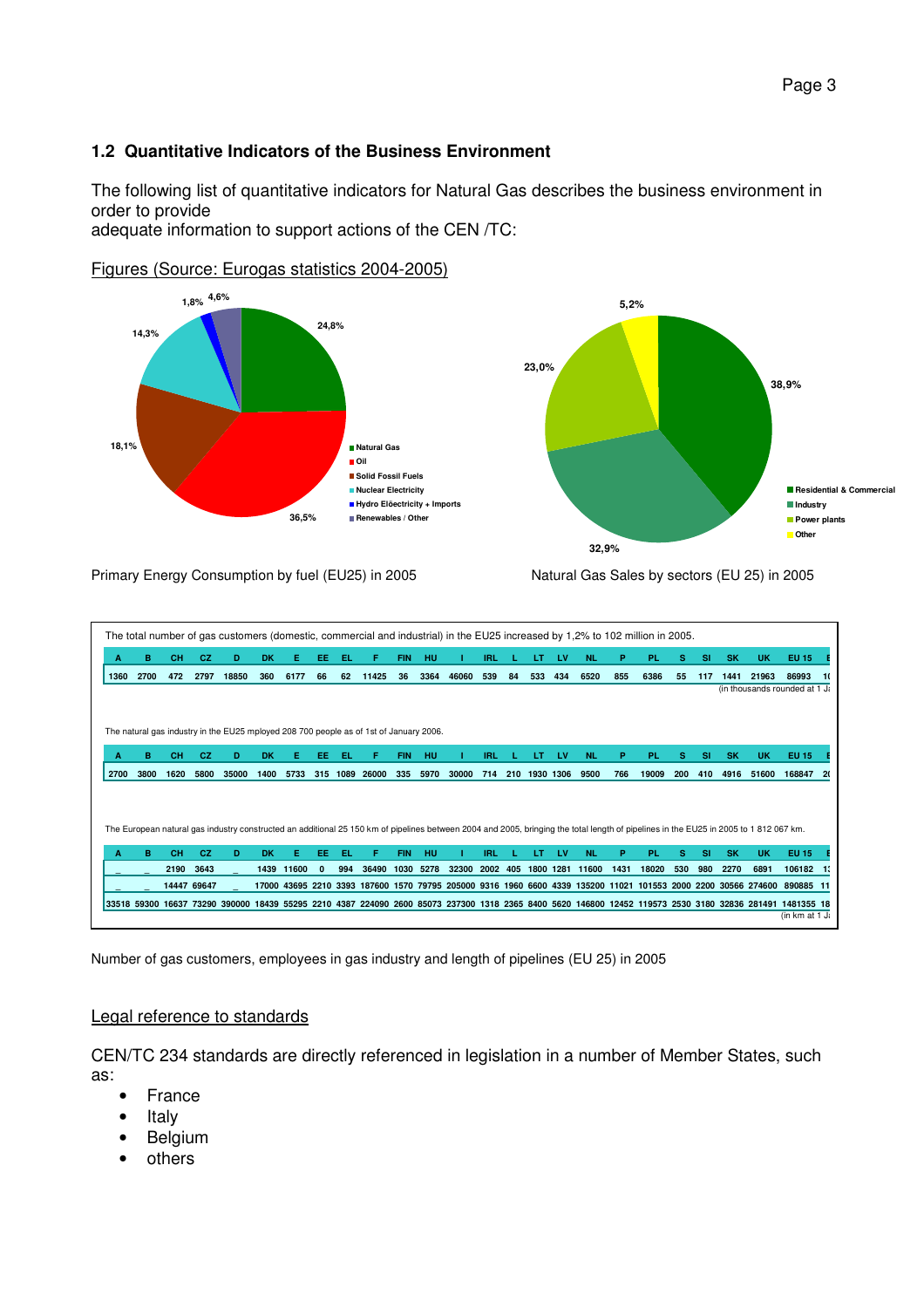### Normative References in European Standards

As the TC elaborates functional standards for the all different parts of the gas chain they are strongly related to each other, therefore, cross references are given in the whole set of the TC 234 standards.

Furthermore, the relevant product and functional standards related to gas supply refer to TC 234 standards, where appropriate.

# **2 BENEFITS EXPECTED FROM THE WORK OF THE CEN/TC**

CEN/TC 234 elaborates functional standards and standards related to the safe and efficient operation of gas systems. These specify the function of technically complex systems, function meaning: "the work or activity something is designed to do". The functional standards for gas supply therefore cover the many activities related to the creation of gas supply systems, and to their proper operation and maintenance. Therefore, the term functional refers in broad terms to all of the technical and operational activities necessary to ensure that gas supply systems fulfill their purpose, ie to provide a safe, continuous and reliable supply of gas to consumers.

The CEN/TC 234 functional standards shall specify the common appropriate principles, taking the form of general recommendations, requirements, and the recognised practices concerning design, construction, operation and maintenance, all for the **safety and integrity of gas systems** (transmission, distribution, domestic, commercial and industrial installation) and therefore also for the common welfare.

CEN/TC 234 was given a mandate by the European Commission to elaborate functional requirements in the field of gas supply (gas infrastructure). The mandate relates to measures taken by the EC for the opening up of **public procurement**, and in particular to Council Directive 90/531/EEC. As part of the establishment of the internal market, public contracts for the supply and installation of equipment for the transmission and distribution of gas must be subject to competition. Reference to common CEN/TC 234 standards contributes to the opening of such contracts to competition since it ensures that the technical aspects of procurement contracts are transparent and that economic operators can compete for such contracts on an equal basis.

Directive 90/531/EEC has been replaced by Directive 2004/17/EC.

With a view to current EC energy policy regarding liberalization of the gas market, interoperability of gas network and free trade of products and services, the CEN/TC 234 work especially supports the EC directive for a **common gas market** (2003/55/EC) but also other EC requirements:

The application of CEN/TC 234 exisiting and future standards

- safeguards and strengthens the European-wide safety of gas network;
- safeguards and strengthens the European-wide safety of industrial and non-industrial gas installations
- supports the EC requirement of non-discrimination and transparence by technical harmonization of requirements for design, planning, construction, operation and maintenance;

Current discussions and projects

• responds to the EC goals to increase the use of renewable energies by preparing a standard to inject biogas in natural gas network by preparing a future standardisation project on biogas (2007);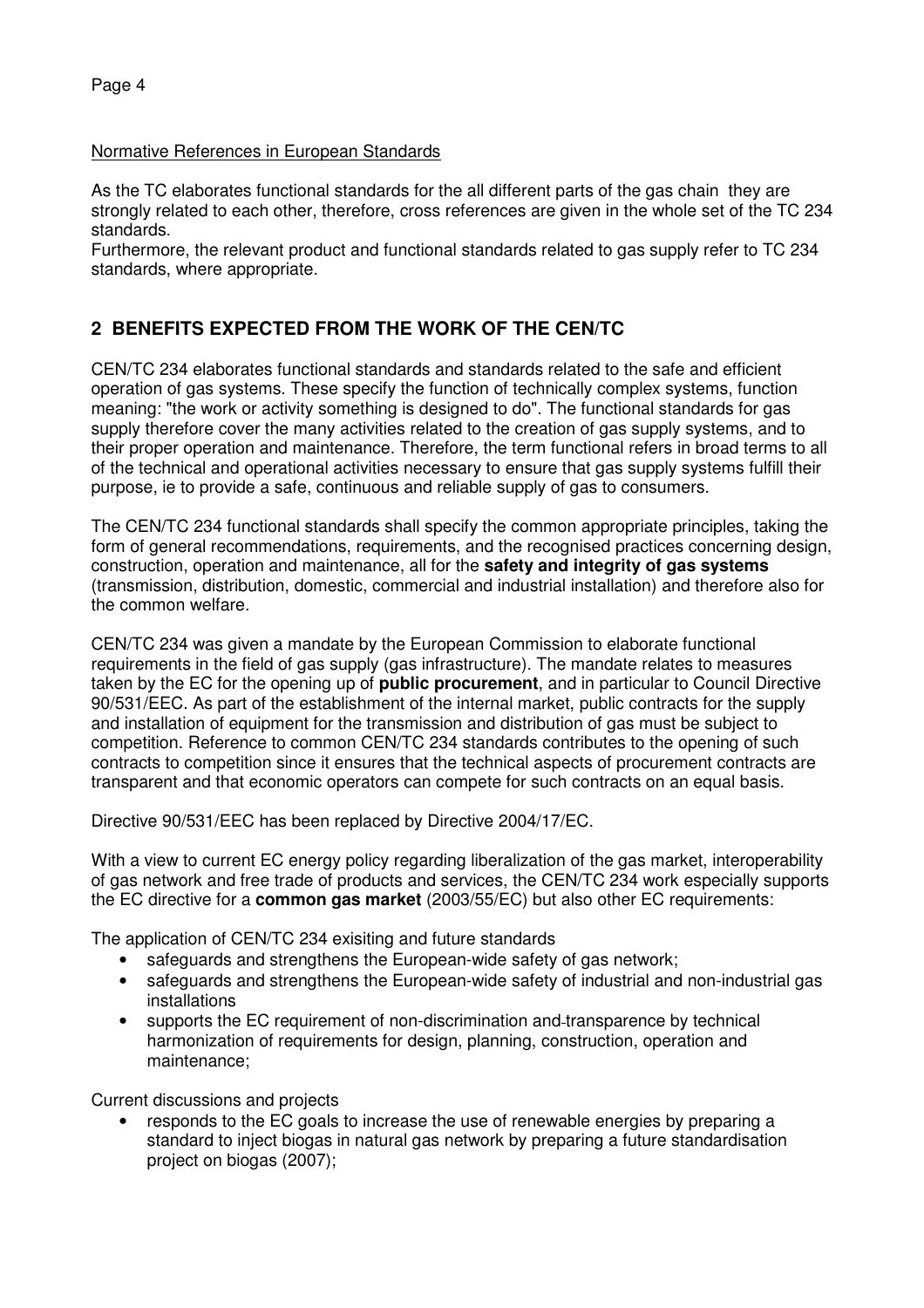- takes into account the discussions of the EC and Madrid Forum regarding gas qualities; (CEN/TC 234 will address Mandate 400 (gas qualities), if approved within CEN);
- leads to cost savings: unlike overall standards for several industry sectors, the gas branch specific standards allow to actually specify the need of the sector regarding safety and reliability of supply, necessary investments and environment;

Generally, the broad representation of the European gas sector in CEN/TC 234 by delegates from about 26 CEN Member States leads to a high recognition and broad willingness of implementation of the standards in the gas sector.

## **3 PARTICIPATION IN THE CEN/TC**

All the CEN national members are entitled to nominate delegates to CEN Technical Committees and experts to Working Groups, ensuring a balance of all interested parties. Participation as observers of recognized European or international organizations is also possible under certain conditions. To participate in the activities of this CEN/TC, the national standards organization in the given country is to be contacted..

## **4 OBJECTIVES OF THE CEN/TC AND STRATEGIES FOR THEIR ACHIEVEMENT**

## **4.1 Defined objectives of the CEN/TC**

- Standardisation of functional requirements in the field of gas supply (gas infractructure) ;
- Standardisation of functional requirements in the field of gas installations;
- Periodical revision of the already published TC 234 standards;
- Elaboration of integrity management specifications
- To act as a focus for technical issues in the field of gas supply (gas infrastructure):

CEN/TC 234 elaborates a complete suite of functional standards for the gas sector (at present 22 documents). It covers all parts of the gas supply system from the input of gas to the transmission system up to the inlet connection of the gas appliances, whether for domestic, commercial or industrial purposes.

The CEN/TC 234 functional standards specify the common appropriate principles and the recognised practices concerning design, construction, operation and maintenance, all for the safety and integrity of gas supply systems, taking the form of general recommendations and/or requirements.

Recently, the requirements for gas installations have been detailed by revising the standard on gas installations in buildings up to and including 5 bar (EN 1775) and establishing a new standard for industrial installations over 0,5 bar and non industrial installations over 5 bar.

• Determination and coordination of the gas supply aspects in the technical work dealt with by other CEN / TCs and any other bodies, whether or not reporting to the Sector Forum Gas :

CEN/TC 234 elaborates functional standards for gas systems. Related product standard shall fit into the system. Therefore, liaisons are used to avoid overlaps and to bring the requirements in line with each other in an early phase of standardisation.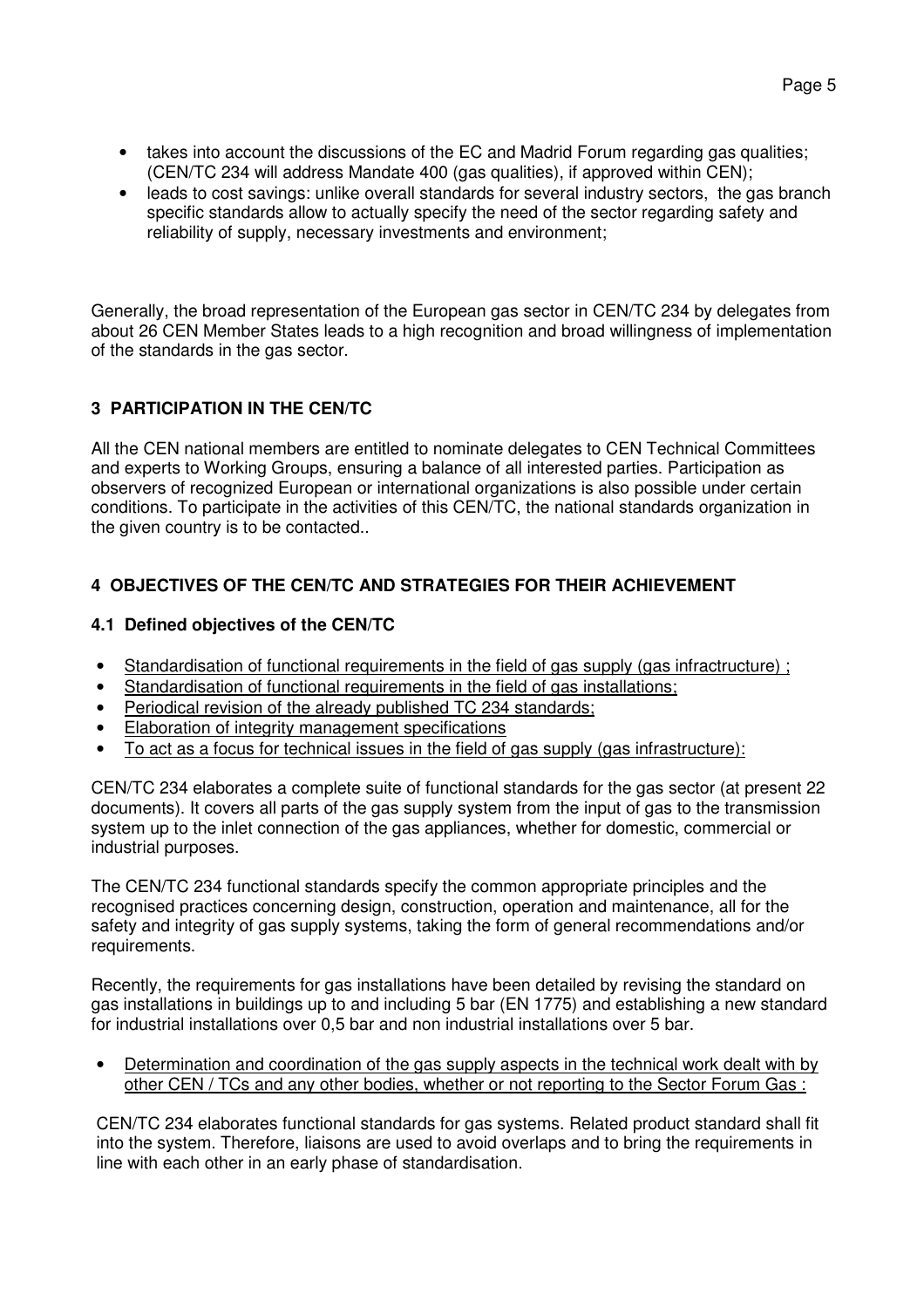## **4.2 Identified strategies to achieve the CEN/TC's defined objectives.**

### **General**

CEN/TC 234 achieves it objectives by regular work in the active Working Groups (WG), supported by Plenary and Convenors Meetings and especially Resolution taking by correspondence.

CEN/TC234 installed 8 WGs reflecting the different activities in gas supply. They are listed below. Not all of the Working Groups are active. Additional WGs are planned to be formed to deal with new work items in the future (biogas, gas quality)

According necessity, work is carried out by correspondence or by physical meetings.

- WG 1 Gas installation
- WG 2 Gas distribution
- WG 3 Gas transmission 4 task groups
- WG 4 Gas underground storage (dormant)
- WG 5 Gas metering (dormant)
- WG 6 Gas pressure regulation (dormant)
- WG 7 Gas compression
- WG 8 Industrial piping

Further approaches and aspects for the efficient TC work:

- Expert's task groups to WGs make the work most efficient;
- Discussions for decision making process are prepared in Convenor Meetings and Adhoc Groups, where appropriate; Strong Co-operation with the European Technical Association of European Gas Industry Marcogaz is considered as a supporting approach.
- Continously updated internal definition paper supports WGs to find common understandings in the group and in the harmonized use of terms while standard' drafting;
- Available European, national or international documents (standards, technical rules, IGU/EU studies) are used as basis of TC 234 deliverables, where useful;
- CEN/TRs and CEN/TSs are used to make recommendations available in short terms and to give technical advice to the gas sector;
- Future strategy will be defined in a Strategy Workshop (March 2007);
- A network of liasions (e.g. CEN/TCs 12, 155, 235, 237…) avoid overlaps and conflicts with other TCs. Co-operations (Marcogaz, EASEE-gas, ASME, NORMAPME,…. ) strengthens the consideration of the sectors current needs and increase the recognition of deliverables.
- Using one language (English) saves time for translations;

#### Expected deliverables are:

Approved by Formal Vote but not yet published:

• prTS 15399: 2006 "European Quality Assurance System for gas supply companies"

Already delivered to CEN/CMC for Formal vote, not yet launched

• prEN 1775:2006 "Gas pipework for buildings" (revision)

Last preparations before formal vote: